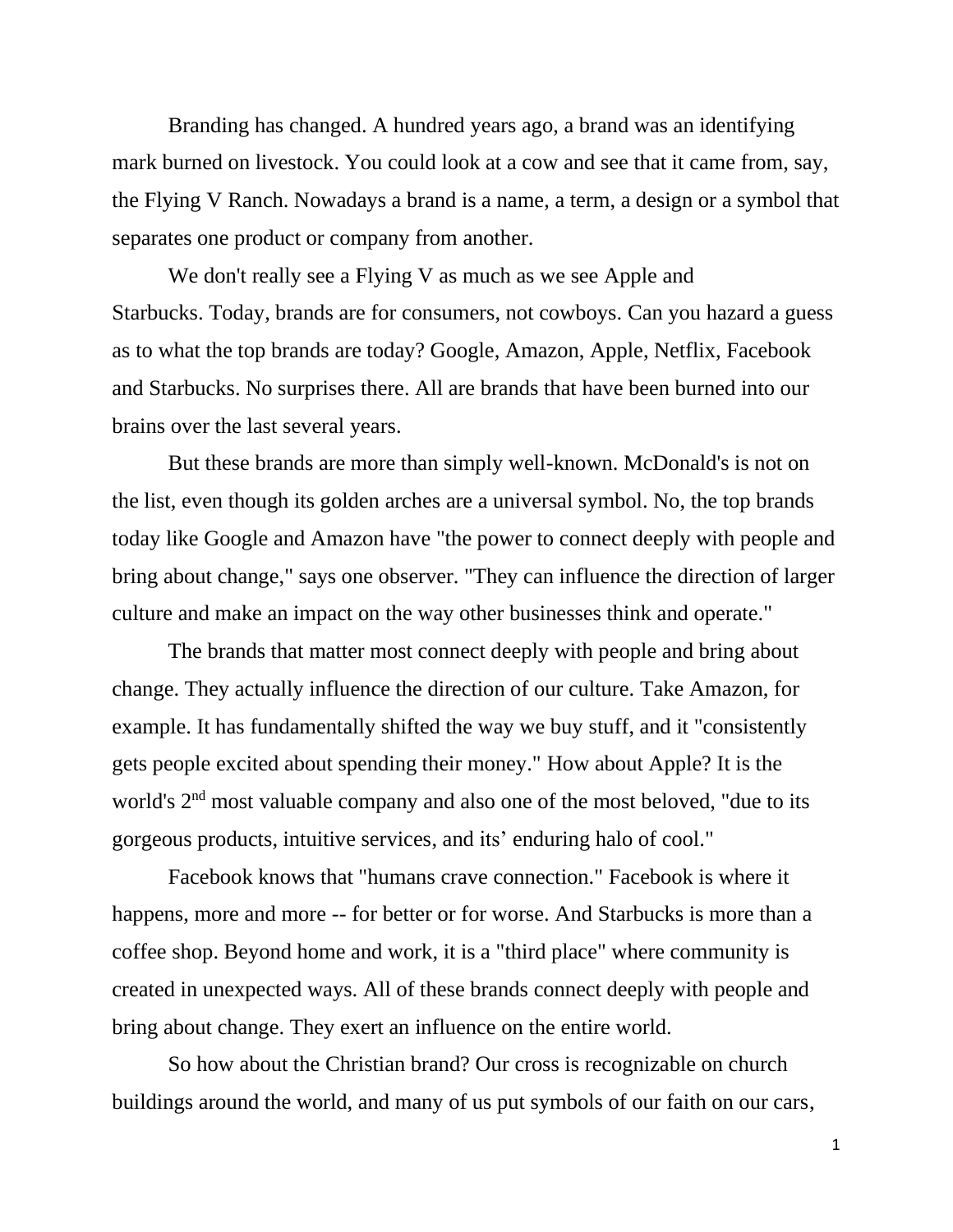clothing, and jewelry. Some people even get cross tattoos -- the Christian symbol burned into their skin!

Sadly, though, our Christian brand is suffering. Sexual abuse scandals, financial scandals, and even political posturing have caused many people to turn away from the faith. Sadly, these days, for some… Christianity has become associated with "intolerance, bigotry, anti-intellectualism, exclusionism, stinginess…" Not the message we want to be sending as followers of Christ.

Perhaps we need to go back to our roots and reclaim our brand. And fortunately, the apostle Paul can help us with this. As much as anyone else, Paul helped to establish the Christian brand, way back in the first century. He didn't have a cross tattooed on his bicep, but he did present the message of the cross as "the power of God." He believed that Christ "died for our sins in accordance with the scriptures, and that he was buried, and that he was raised on the third day in accordance with the scriptures."

For Paul, the cross is not a sign of weakness. Instead, it shows the power of God. On the cross, Jesus died for our sins and then was raised to new life. What happened on Good Friday and Easter was more world-changing than anything developed by Amazon or Apple.

But that's not all. "The one who raised the Lord Jesus will raise us also with Jesus," said Paul in his second letter to the Corinthians, one of our scripture lesson for today. Yes, that's right -- "raise us also." This means that we will experience a resurrection right along with Jesus and will enjoy eternal life with him. Through the power of God, we are part of what I like to call the Eternity Brand.

Just imagine, for a second, how excited an advertiser would be to develop a multimedia campaign around a brand like this. All the pieces are in place: Connects deeply! Brings positive change! Exerts an influence! "Beyond all measure!" Why, none of the products of the most innovative companies even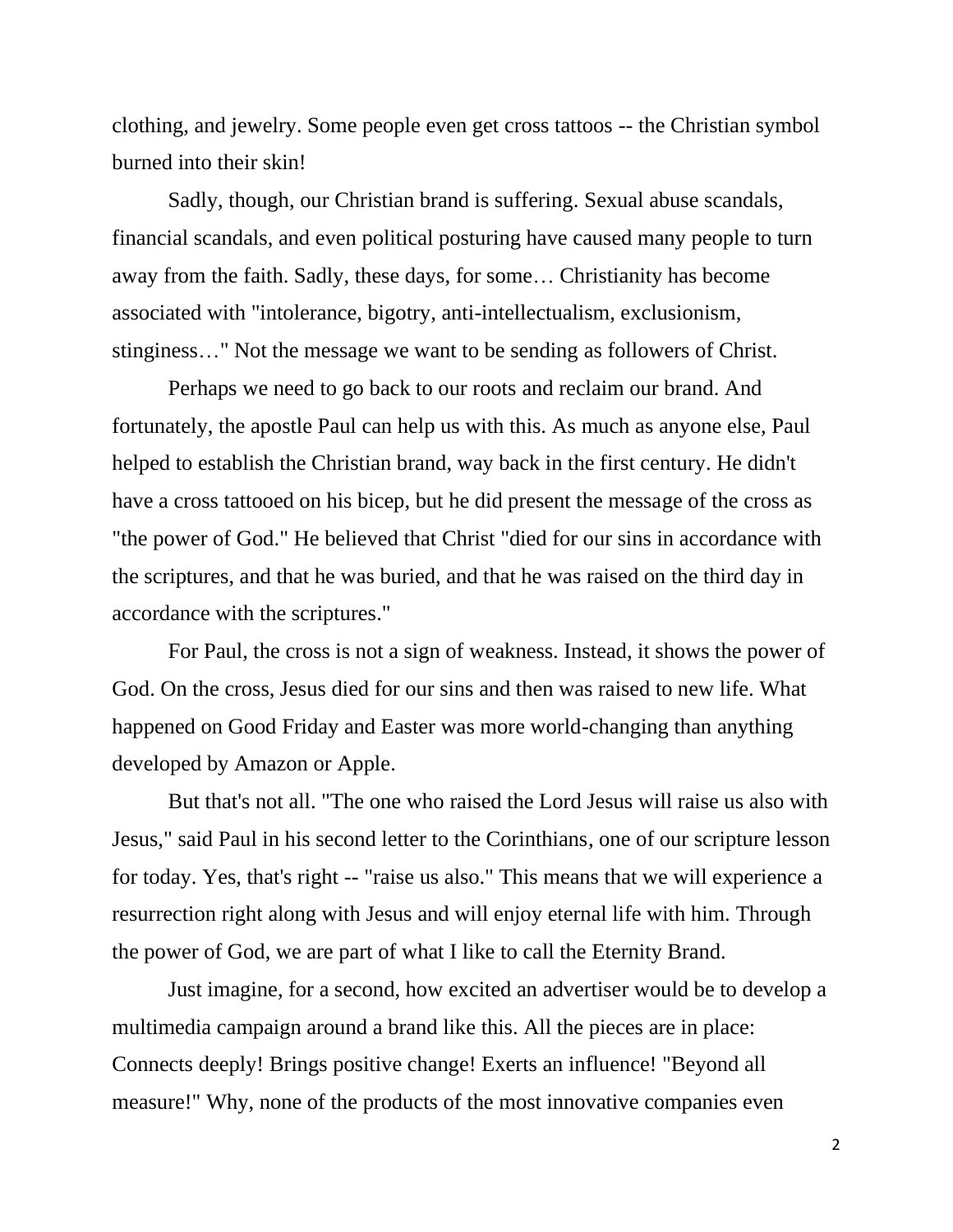comes close. Paul knows that there is no competition, since all of the things of the world will eventually pass away, from Apple iPhones to StarBucks lattes. "Our outer nature is wasting away," he says, and everything around us will eventually crumble. But we do not have to lose heart. "For we know that if the earthly tent we live in is destroyed, we have a building from God, a house not made with hands, eternal in the heavens." And that's a brand we can trust.

So what are the characteristics of God's Eternity Brand? Not high-tech phones, or video streaming services, but instead…,invisible power and eternal life. These are qualities that people are craving, and they are traits that the Christian faith can provide. For starters, Christianity offers invisible power. Our faith knows the truth of what is said by a character in the novel *The Little Prince*, "It is only with the heart that one can see rightly; what is essential is invisible to the eye."

Think about this for a moment: What is essential is often invisible to the eye. Love for family members and friends. Justice and righteousness in our dealings with others. Belief in the power of forgiveness, both given and received. The fruits of the Holy Spirit, which Paul lists as "love, joy, peace, patience, kindness, generosity, faithfulness, gentleness, and self-control."

None of these qualities can be perceived with our eyes. But we see them clearly with our hearts, and we know how essential they are. In fact, they are infinitely more important than anything we can purchase, and the quality of our lives would plummet if we were to lose them. Imagine living without love, in a world without justice, or righteousness, or the possibility of forgiveness. Imagine getting up in the morning without the possibility of joy, peace, patience, kindness, generosity, faithfulness, gentleness, or self-control. We know we need them, every single one of them. Even though we cannot see them.

Fortunately, our Christian faith gives us access to these invisible powers. We are able to love each other because God "first loved us." We act with justice and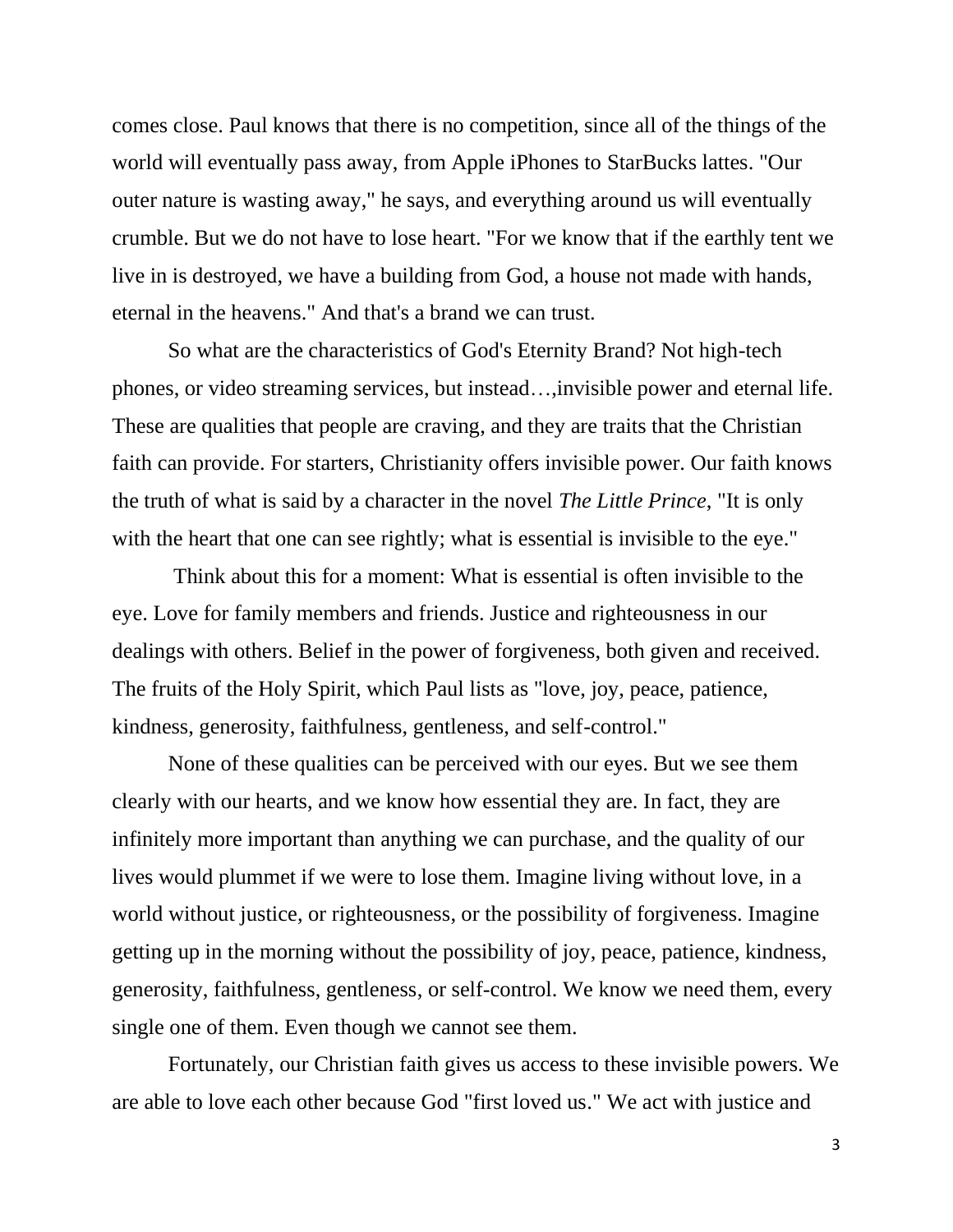righteousness because our God is a just and righteous God. We believe in the power of forgiveness because Jesus died for our forgiveness to free us from sin. And we are able to show the fruits of the Spirit because the Spirit is always working through us.

"What is essential is invisible to the eye," says the character in *The Little Prince*. The apostle Paul would probably agree, which is why he says to the Corinthians, "We look not at what can be seen, but at what cannot be seen; for what can be seen is temporary, but what cannot be seen is eternal." In other words, our faith gives us assurance. The good news is that our Christian faith gives us invisible powers to face the many challenges of life. But it also assures us of a place in God's eternal kingdom. That's why it is not a temporary brand, like all of the top corporate brands today. It is an Eternity Brand.

Paul writes to the Corinthians, "We know that if the earthly tent we live in is destroyed, we have a building from God, a house not made with hands, eternal in the heavens." This focus on eternal life, made possible by the resurrection of Jesus, is at the heart of our Christian faith. It assures us that nothing in all creation -- not even death itself -- can separate us from the love of God in Christ Jesus our Lord.

We need this assurance, especially with the growing pace of change taking place in our world these days. Institutions and corporations no longer provide our communities with the stability they once did. Think of iconic companies such as Block Buster Video, Circuit City, Pan Am, Tower Records, and Toys R Us. They may have once been brands that mattered, but now they are gone, though apparently one of them might be coming back.

In the face of economic change, we need the Eternity Brand, which includes God's promise of "a house not made with hands, eternal in the heavens." This brand connects deeply with people who want to live with faith and love, knowing that the choices they make in this life are going to have eternal consequences. It